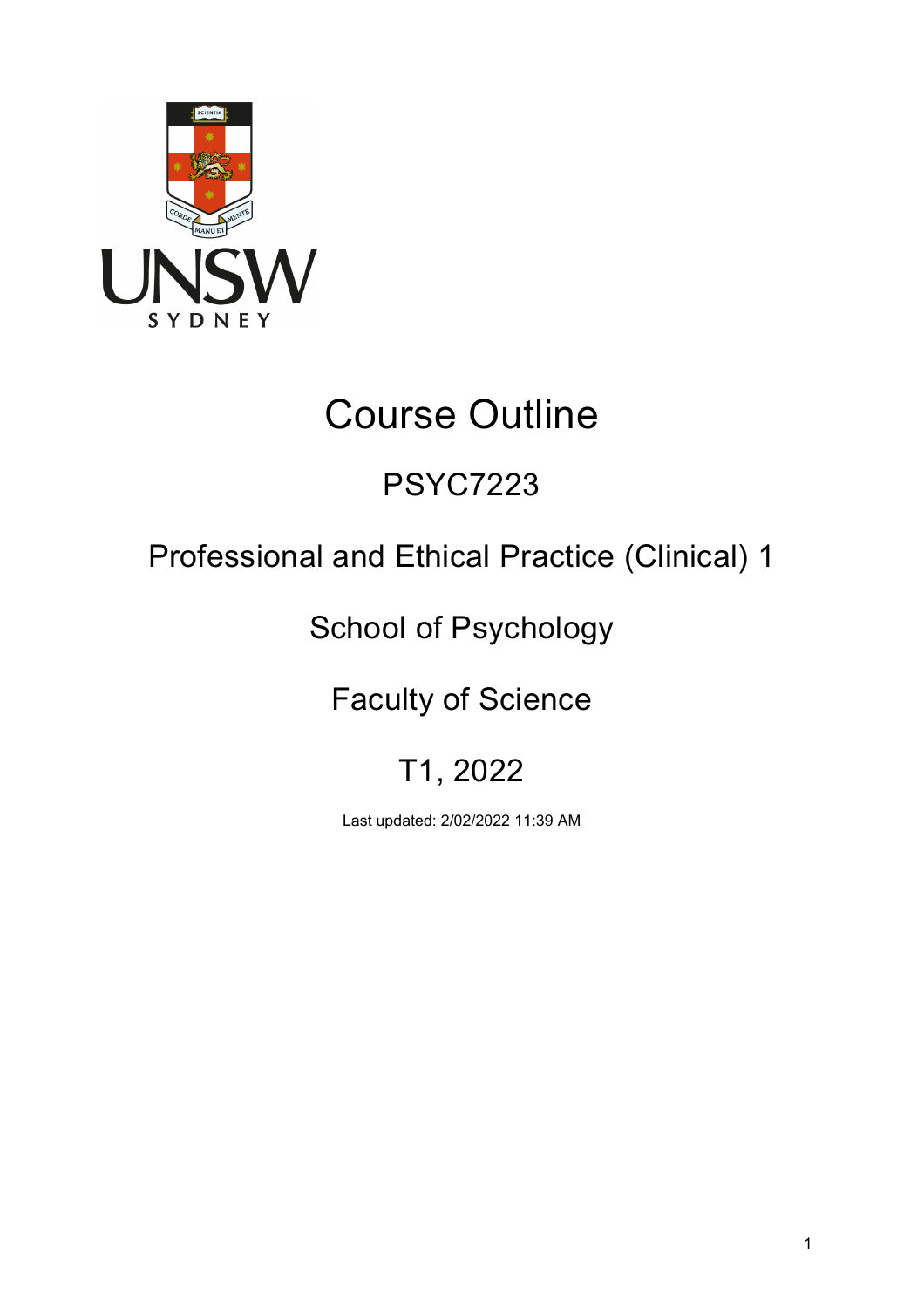# **1. Staff**

| <b>Position</b>                  | <b>Name</b>            | Email                             | <b>Consultation times</b><br>and locations | Contact<br><b>Details</b> |
|----------------------------------|------------------------|-----------------------------------|--------------------------------------------|---------------------------|
| Course<br>Convenor &<br>Lecturer | Dr Chien Hoong<br>Gooi | c.gooi@unsw.edu.au                | Arranged via email<br>Mathews 805          | 9065 7754                 |
| Lecturer &<br>Clinic<br>Director | Shane Vassallo         | s.vassallo@unsw.edu.au            | Arranged via email<br>Mathews 804          | 9065 7756                 |
| Lecturer                         | Lana Fester            | Lana.Fester@health.nsw.g<br>ov.au | N/A                                        | Via email                 |
| Clinic<br>Supervisor             | Natasha Rawson         | natasha.rawson@unsw.ed<br>u.au    | Arranged via email<br>Mathews 824          | 9065 7757                 |
| Clinic<br>Supervisor             | Dr Amanda Olley        | a.olley@unsw.edu.au               | Arranged via email<br>Mathews 823          | 9065 7758                 |
| Clinic<br>Supervisor             | Gladiss Warda          | gladiss.warda@unsw.edu.<br>au     | Arranged via email                         | 9348 0001                 |

## **2. Course information**

**Units of credit:** 6

**Pre-requisite(s):** Honours in Psychology

#### Requirements:

All trainees MUST have obtained Provisional/General Psychologist registration with AHPRA before the commencement of the course and maintain this registration for the duration of the course.

All trainees MUST provide the following documents to the UNSW Psychology Clinic Director before commencement of activities within the UNSW Psychology Clinic:

(i) Certified copy of AHPRA Provisional/General Psychologist registration confirmation

(ii) Printout of Clearance Letter for Working with Children Check

(iii) Certified copy of National Police Check (and additional Police Check from relevant other countries or statutory declaration for international students)

(iv) Evidence of completing necessary UNSW Health & Safety training

(v) Signed Psychology Clinic Confidentiality Agreement for **Trainees**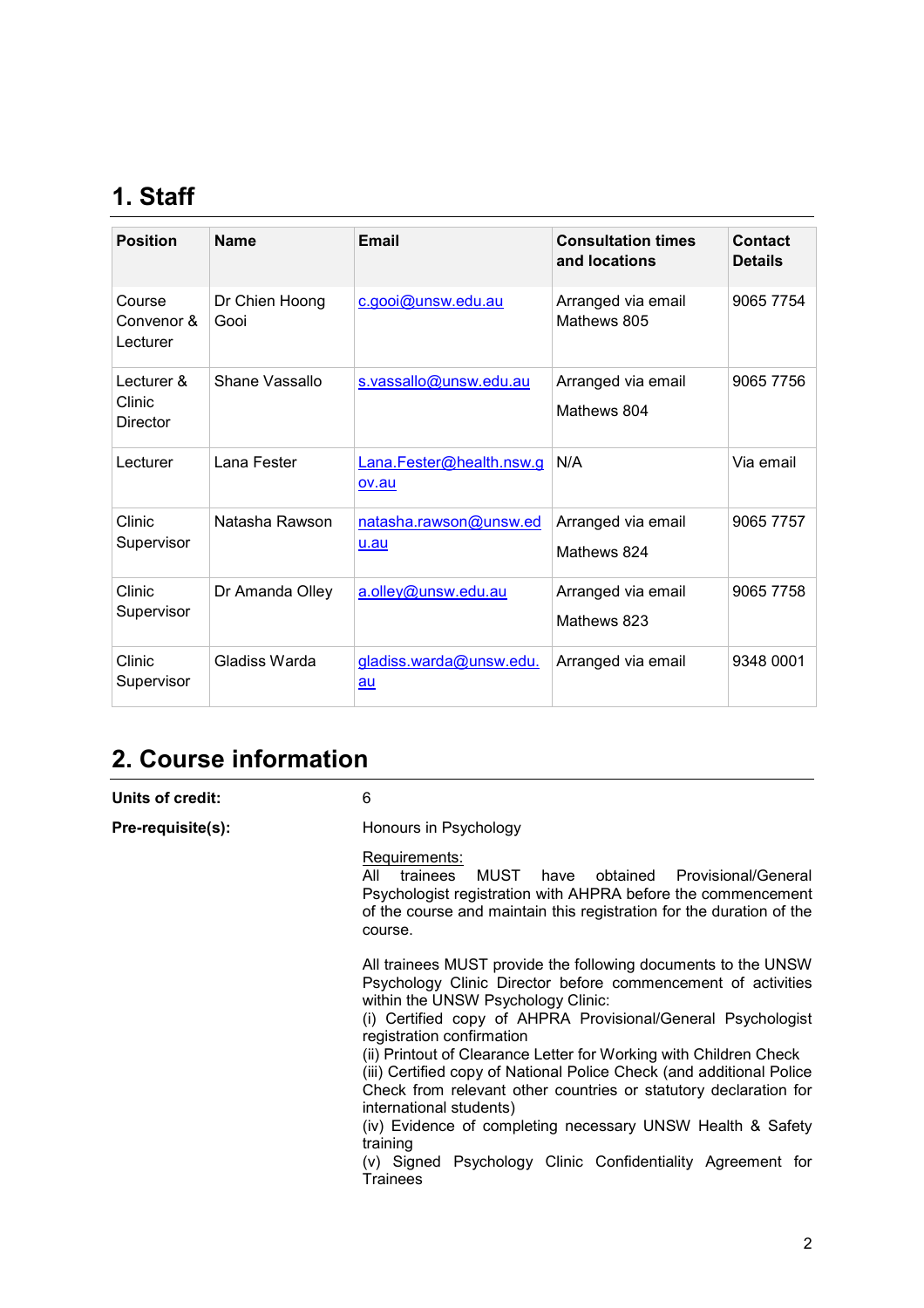**Teaching times and locations:** [PSYC7223](https://timetable.unsw.edu.au/2022/PSYC7223.html) Timetable

### **2.1 Course summary**

PEP1 (Clinical) provides an orientation to the profession of clinical psychology, an introduction to the practical component of the clinical program and a graded entry into client work. The course begins to develop trainee technical and professional competencies through clinical workshops, weekly professional meetings, clinic activities observation period in the UNSW Psychology Clinic, engagement in client intake and supervisor feedback regarding foundational clinical skills via a roleplay assessment.

### **2.2 Course aims**

The aim of the course is to provide an orientation to the profession of clinical psychology, an introduction to the practical component of the clinical program and a graded entry into client work. It also equips trainees with the foundational Clinical Psychology competencies needed to assess, diagnose and treat adult, child and adolescent clients, as well as develop skills in case formulation and risk assessment.

### **2.3 Course learning outcomes (CLO)**

At the successful completion of this course the student should be able to:

- 1. Demonstrate knowledge and application of psychological theory in clinical assessments and diagnosis.
- 2. Demonstrate knowledge and application of psychological theory in case conceptualisation and selection of evidence-based interventions.
- 3. Actively integrate individual perspectives and cultural considerations into all aspects of client care.
- 4. Demonstrate skilful delivery of evidence based interventions including effective engagement and taking a collaborative and responsive approach.
- 5. Apply knowledge of psychometric methods to correctly select, administer, score and interpret common psychometric tests.
- 6. Demonstrate counselling skills and communicate effectively in verbal and non-verbal forms with clients and other professionals.
- 7. Demonstrate self-awareness, reflectivity and cognitive flexibility in client work.
- 8. Demonstrate respect for and commitment to the scientific method through evidence based practice.
- 9. Demonstrate knowledge of ethical and professional codes, standards and guidelines, and commitment to their application.
- 10. Demonstrate professionalism and accountability in all areas of professional activities including concern for welfare of others, responsiveness to supervision and timely approach to clinical work.

The level of competencies demonstrated in each of the course learning outcomes above should be at a level consistent with the stage of clinical training. The expected level of competency gradually increases as clinical training progresses.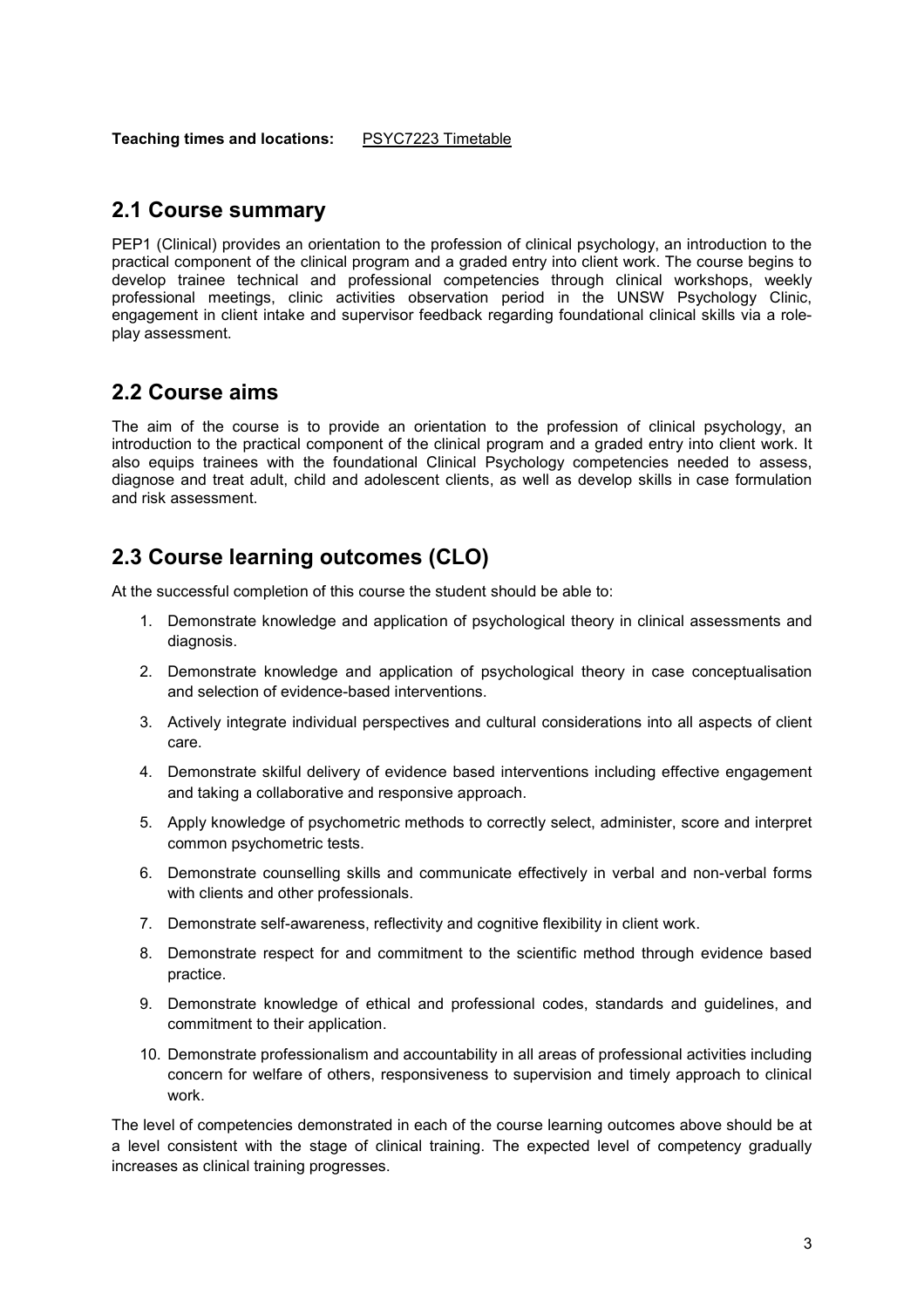| 2.4 Relationship between course and program learning outcomes and assessments |  |  |
|-------------------------------------------------------------------------------|--|--|
|-------------------------------------------------------------------------------|--|--|

|            | <b>Program Learning Outcomes</b>                           |                                          |                                                 |                                        |                                        |                                                            |                                                               |                                        |                   |
|------------|------------------------------------------------------------|------------------------------------------|-------------------------------------------------|----------------------------------------|----------------------------------------|------------------------------------------------------------|---------------------------------------------------------------|----------------------------------------|-------------------|
| <b>CLO</b> | Knowledge of<br>discipline                                 | 2. Ethical,<br>legal and<br>professional | 3. Psychological<br>Assessment &<br>Measurement | 4. Intervention<br><b>Strategies</b>   | 5. Research and<br>evaluation          | 6.Communication<br>and interpersonal                       | 7. Working<br>with diverse<br>groups                          | 8. Practice<br>across the<br>lifespan  | <b>Assessment</b> |
| 1.         | Workshops,<br>observation,<br>meetings                     |                                          | Workshops,<br>observation,<br>meetings          | Workshops,<br>observation,<br>meetings |                                        | Workshops,<br>observation,<br>meetings                     | Workshops,<br>observation.<br>meetings                        | Workshops,<br>observation,<br>meetings | $1-6$             |
| 2.         | Workshops,<br>observation,<br>meetings                     |                                          |                                                 | Workshops,<br>observation.<br>meetings | Workshops,<br>observation.<br>meetings |                                                            | Workshops,<br>observation.<br>meetings                        | Workshops,<br>observation,<br>meetings | $1-6$             |
| 3.         | Workshops,<br>observation,<br>meetings                     | Workshops,<br>observation,<br>meetings   |                                                 |                                        |                                        |                                                            | Workshops,<br>observation,<br>meetings                        | Workshops,<br>observation,<br>meetings | $1-6$             |
| 4.         | Workshops,<br>observation,<br>meetings                     |                                          |                                                 | Workshops,<br>observation,<br>meetings | Workshops,<br>observation,<br>meetings | Workshops,<br>observation,<br>meetings                     | Workshops,<br>observation,<br>meetings                        | Workshops,<br>observation,<br>meetings | $1-6$             |
| 5.         | Workshops,<br>observation,<br>meetings                     |                                          | Workshops,<br>observation,<br>meetings          |                                        | Workshops,<br>observation,<br>meetings |                                                            |                                                               | Workshops,<br>observation,<br>meetings | 1, 6              |
| 6.         | Workshops,<br>observation,<br>meetings, online<br>training |                                          |                                                 |                                        |                                        | Workshops,<br>observation,<br>meetings, online<br>training | Workshops,<br>observation,<br>meetings,<br>online<br>training | Workshops,<br>observation,<br>meetings | 1, 2, 4, 5, 6     |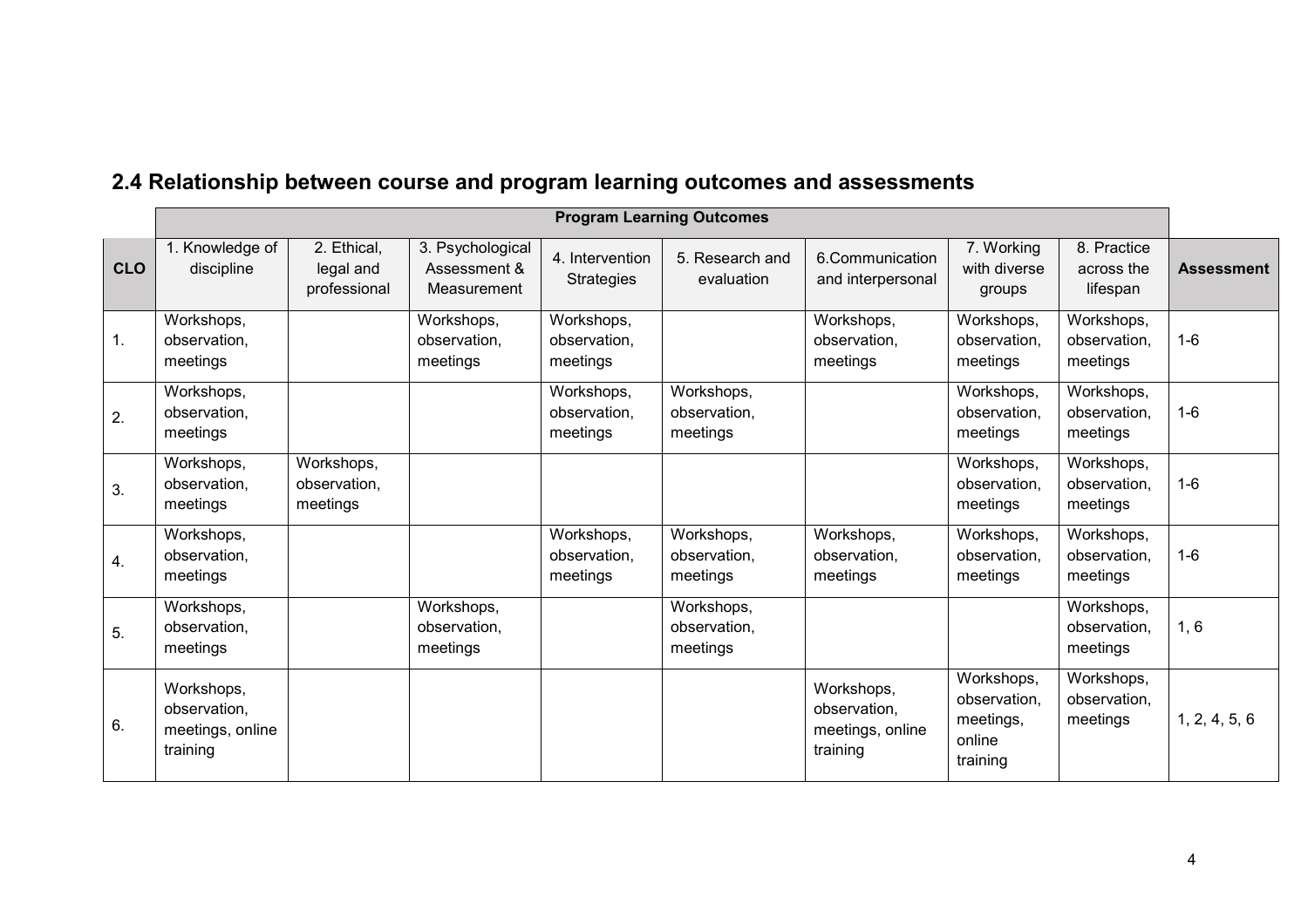| 7.  | Workshops,<br>observation,<br>meetings, online<br>training | Workshops,<br>observation,<br>meetings,<br>online training |  |                                        |                                                            | Workshops,<br>observation,<br>meetings | 1, 3, 4, 5, 6 |
|-----|------------------------------------------------------------|------------------------------------------------------------|--|----------------------------------------|------------------------------------------------------------|----------------------------------------|---------------|
| 8.  | Workshops,<br>observation,<br>meetings                     | Workshops,<br>observation,<br>meetings                     |  | Workshops,<br>observation,<br>meetings |                                                            | Workshops,<br>observation,<br>meetings | $1 - 6$       |
| 9.  | Workshops,<br>observation,<br>meetings, online<br>training | Workshops,<br>observation,<br>meetings,<br>online training |  |                                        |                                                            |                                        | 1, 4, 5, 6    |
| 10. | Workshops,<br>observation,<br>meetings, online<br>training | Workshops,<br>observation,<br>meetings,<br>online training |  |                                        | Workshops,<br>observation,<br>meetings, online<br>training |                                        | 1, 4, 5, 6    |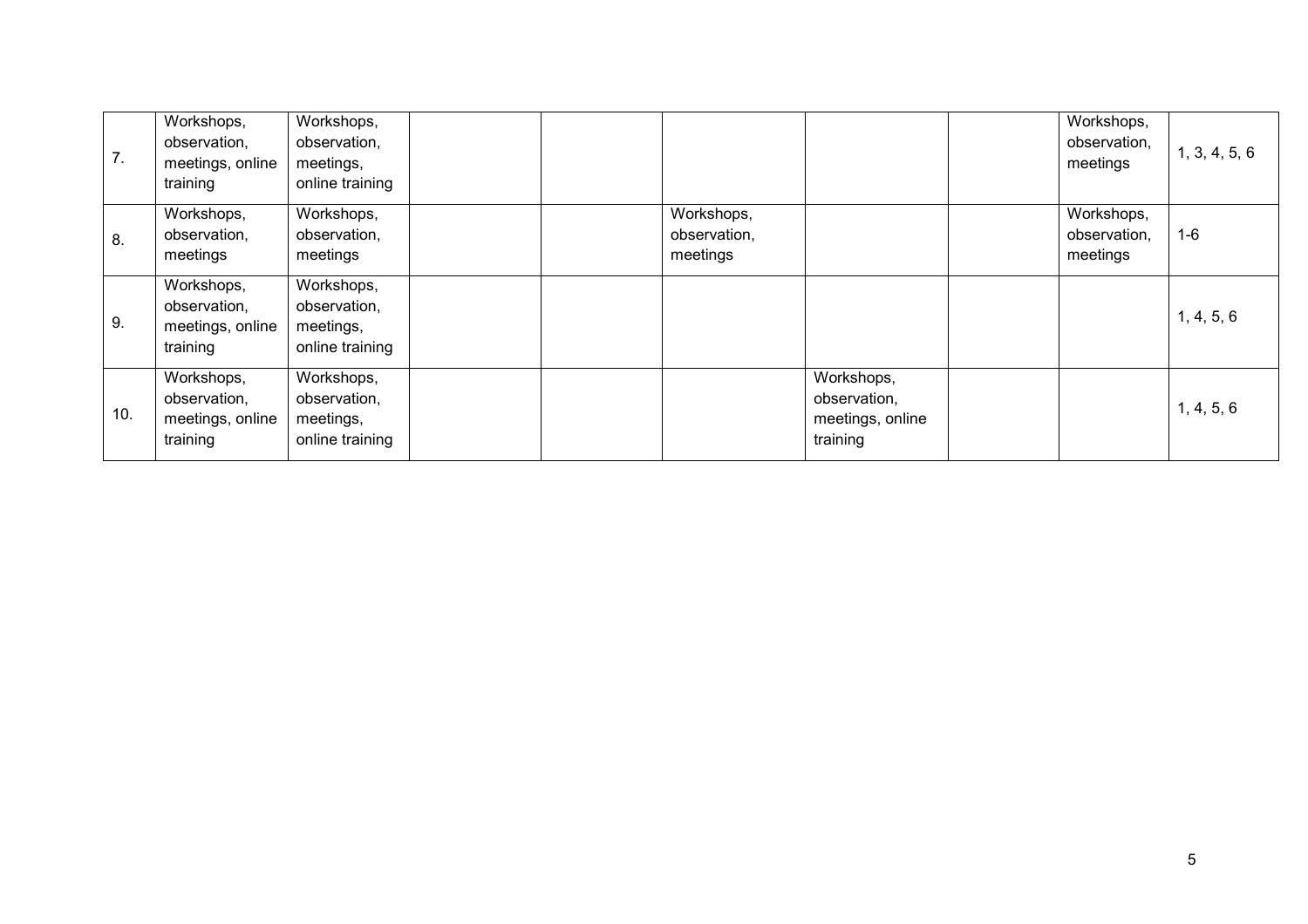## **3. Strategies and approaches to learning**

### **3.1 Learning and teaching activities**

Through participation in workshops, online training, clinic activities and the clinic observation period the course is designed to develop trainee clinical competencies.

The clinical workshops in this course will provide practical training in professional ethics, risk management and clinical skills of assessment, case formulation and effective treatment principles. This material follows from and complements the information covered in Adult and Child Clinical Psychology I (PSYC7212) and Psychological Assessment courses (PSYC7001). Trainees will also be paired with 6th year trainees to observe clinical work, intake and supervision sessions. Such observation provides trainees with a graded introduction to clinical activities within a mental health service. As the course progresses, trainees will take on an increasing amount of direct client work, including engaging in client intake.

Teaching in PEP1 is delivered via feedback on the role-play assessment task, training in workshops, online training modules and weekly professional meetings, clinic activities, observation of 6th year trainees, and regular supervision on clinical placement.

In addition to attending the above, compulsory activities associated with PEP1 are as follows:

#### **a. Registration and Compliance**

Trainees must ensure that they have current provisional/general registration with the Australia Health Practitioner Regulation Agency (AHPRA) for the entire placement period (and for the duration of enrolment in the program). Trainees will also need to obtain full or temporary verification with NSW Health for placement in public health settings by the end of PEP1. This includes submitting to NSW Health evidence and documentation including National Police Check, vaccination records and other necessary documents based on NSW Health requirements. These requirements can be found on the NSW Health websites below and further information will be provided by the Clinic Director upon commencement of the course.

[http://www.health.nsw.gov.au/careers/student\\_clearance/Pages/default.aspx](http://www.health.nsw.gov.au/careers/student_clearance/Pages/default.aspx)

[https://www.seslhd.health.nsw.gov.au/services-clinics/directory/nursing-and-midwifery](https://www.seslhd.health.nsw.gov.au/services-clinics/directory/nursing-and-midwifery-services/student-compliance)[services/student-compliance](https://www.seslhd.health.nsw.gov.au/services-clinics/directory/nursing-and-midwifery-services/student-compliance)

#### **b. Clinic Activities Observation Period**

Trainees will begin observation of client, supervision and administrative activities in the UNSW Psychology Clinic from week 4 (9 March 2022). Trainees will be paired with 6th year trainees (enrolled in PEP4) who are on their advanced placement in the Psychology Clinic conducting intake, therapy and assessments.

In PEP1, trainees are required to:

- I. Attend a minimum of 5 supervision sessions as an observer (including at least one supervision session each for adult therapy, adult neuropsychological assessments, child therapy and child cognitive assessments).
- II. Observe at least 5 hours of live therapy sessions (must include adult therapy and child therapy).
- III. Watch a full recording of at least one child cognitive assessment and one adult neuropsychological assessment.
- IV. Observe and participate in at least 5 hours of intake sessions (all aspects of intake should be observed).
- V. Successfully complete at least one live intake phone call (of any type) observed by 6th year trainee by 1 April 2022.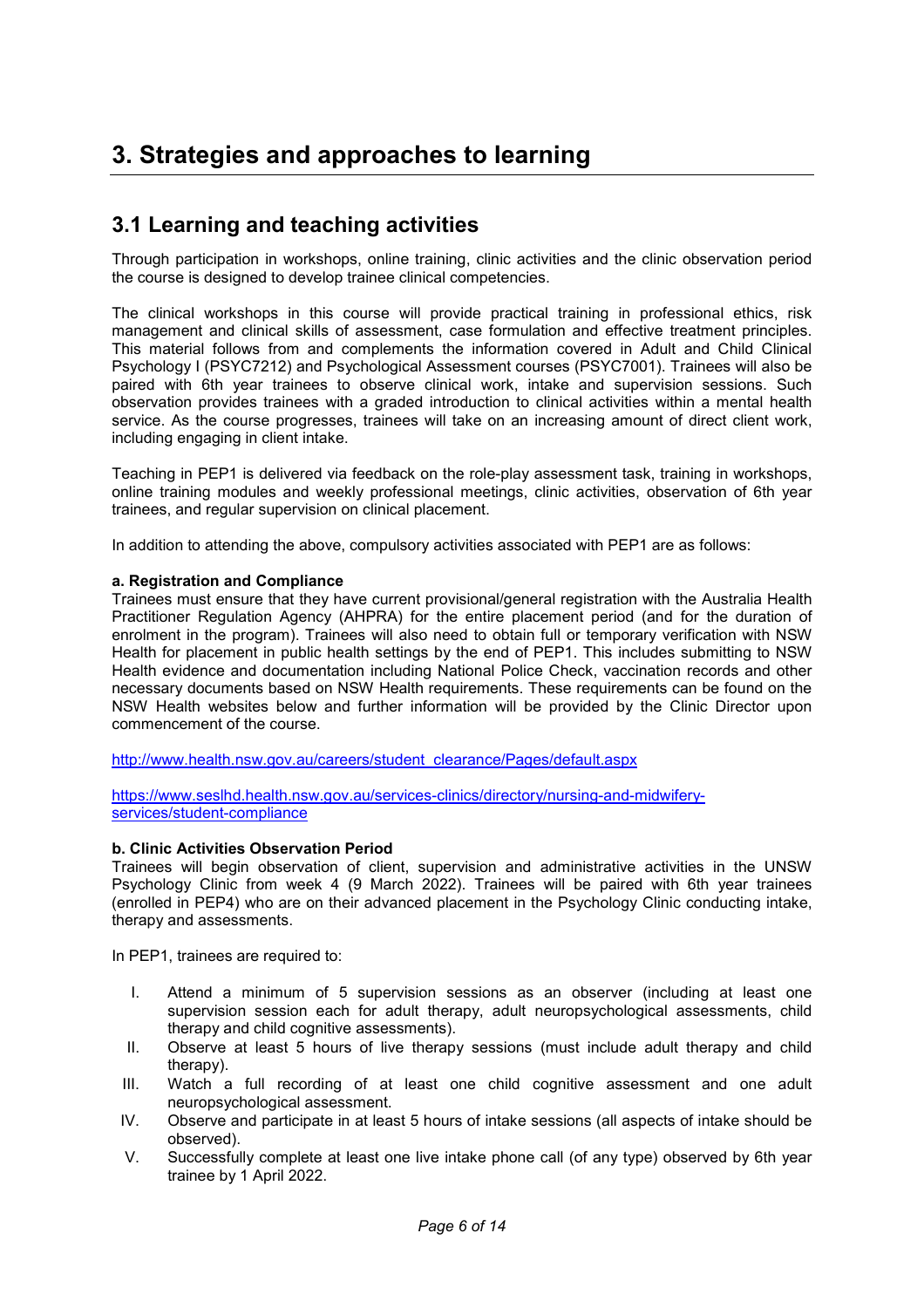Some of these requirements will be subject to change based on restrictions around clinic operations due to Covid safety procedures. Trainees will be informed of any such changes.

#### **c. Professional Practice Meetings & Neuropsych Meetings**

Attendance at weekly Professional Practice meetings is compulsory for all trainees from the start of the clinic observation period. These meetings are held throughout the year (i.e., not only in session weeks) and are considered to be the equivalent of work-place staff meetings. The meetings are held every Wednesday afternoon from 2pm – 3pm, although the time may be subject to change. In addition, trainees must also attend weekly Neuro/Psychometric meetings. These meetings are held on Wednesday, from 3pm – 4pm.

#### **d. Intake Duty**

Trainees are initially required to observe intake duty by the 6th year trainees in the Psychology Clinic and then from week 8 onwards perform 2.5 hours of intake duty per fortnight for the remainder of the clinic observation period. Intake duty includes responding to clinic enquires, performing intake interviews with potential clients and a range of administration duties. Compliance with the administrative procedures must be demonstrated to be satisfactory.

#### **e. Logbooks**

Throughout the program, trainees should be keeping a professional log of all relevant practical work completed from the start of their clinical placement at the UNSW Psychology Clinic (this does not include the observation period). The Professional Practice Logbook is held electronically via the UNSW [InPlace](https://placements.unsw.edu.au/) system. Each logbook entry must be signed by your placement Supervisor as endorsement of the activities completed. Please discuss with your supervisors the frequency of which they would like these logs to be reviewed and signed (no less frequently than once every fortnight).

Your logbook records should include all practical clinical work, attendance at workshops, weekly professional practice meetings, intake duty, liaison with other professionals associated with client care, and individual/group supervision sessions. It is your responsibility to keep track of the number of hours of clinical work you have done and to be able to establish the validity of your entries. In addition to being a necessary part of your assessment, you will find your personal log of professional activities and experience extremely helpful when compiling job applications in the future.

**NB – Please consult relevant sections of the** *Professional Practice Guidelines* **and the** *Clinic Handbook* **for more information about the procedures involved in working in the Psychology Clinic.**

### **3.2 Expectations of students**

It is expected that students are aware of UNSW Assessment policy and understand how to apply for special consideration if they are unable to complete an assignment/exam due to illness and/or misadventure.

It is expected that students have read through the School of Psychology Student Guide, Program Guide and statement on Inherent Requirements of the Master of Psychology programs on the [Program website.](https://www.psy.unsw.edu.au/postgraduate-coursework/master-psychology-clinical)

All news updates and announcements will be made on the 'Announcements' forum on the Moodle page and/or by email. It is the student's responsibility to check Moodle and their student emails regularly to keep up to date.

Students registered with the Equitable Learning Services must contact the Course Convenor immediately if they intend to request any special arrangements for later in the course, or if any special arrangements need to be made regarding access to the course material. An Equitable Learning Plan must be emailed to the course coordinator as soon as they are made available.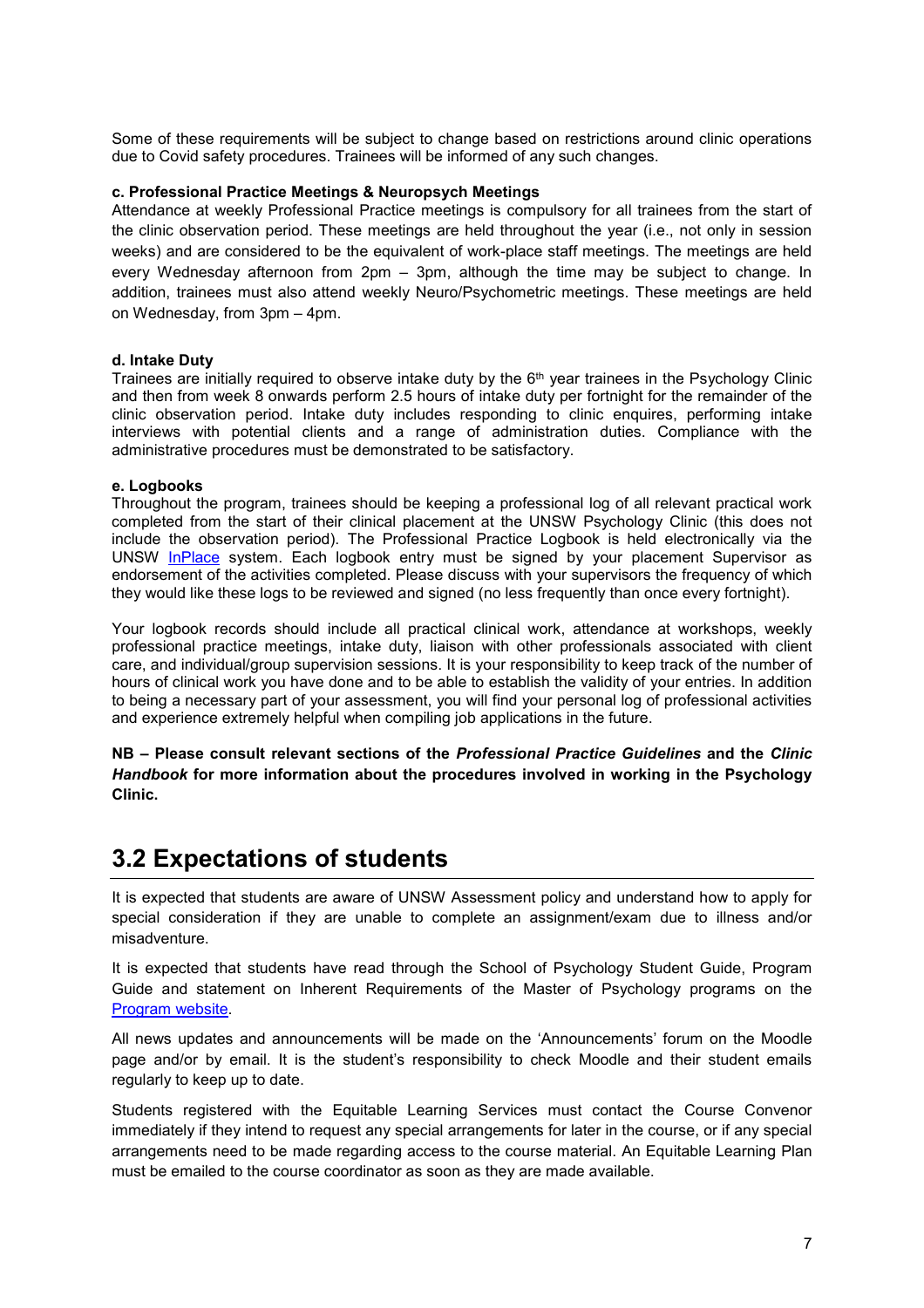## **4. Course schedule and structure**

This course consists of 47 hours of workshop material and 33 hours of professional meetings. Attendance at the workshops and meetings are compulsory. Given that the course involves a placement component, students are expected to undertake at least 25 hours of clinic observation and some active client work in the form of phone intake and in some cases co-therapy arrangements. Additional hours may also be required to demonstrate sufficient clinical competencies.

All workshops for this course will have the same back-up Zoom link (below) for those who are unable to attend the training in person due to public health orders (e.g., required to self-isolate, having symptoms). Please inform the Course Convenor by email as soon as possible if the Zoom link needs to be used for any of the workshops. In such instances, it is the expectation that both video and audio functions need to be enabled by attendees for the duration of the training session.

<https://unsw.zoom.us/j/87845210045?pwd=UkNDUVRvWXlTUkdDdkphd2NuY0tPUT09>

Password: 632371

| <b>Week</b>                                                      | <b>Topic</b>                                                                                        | <b>Activity</b> | <b>Related</b><br><b>CLO</b> |
|------------------------------------------------------------------|-----------------------------------------------------------------------------------------------------|-----------------|------------------------------|
| Week 2<br>24 Feb 2022<br>$9am - 5pm$<br>MAT1616                  | Clinical Psychology Practice,<br>Professional Ethics and Relational<br>Skills in Clinical Work (CG) | Workshop        | $1 - 10$                     |
| Week <sub>3</sub><br>3 Mar 2022<br>$9am - 5pm$<br>MAT1616        | Interviewing Adults, Mental State<br>Examination, Risk Assessment and<br>Management (CG)            | Workshop        | $1 - 10$                     |
| Week 4<br>9 Mar 2022<br>$12$ noon $-1$ pm<br><b>Location TBC</b> | Psychology Clinic Orientation                                                                       | Meeting         | $9 - 10$                     |
| Week 4<br>10 Mar 2022<br>$9am - 5pm$<br>MAT1616                  | <b>Adult Case Formulation &amp; Treatment</b><br>Principles (CG)                                    | Workshop        | $1 - 10$                     |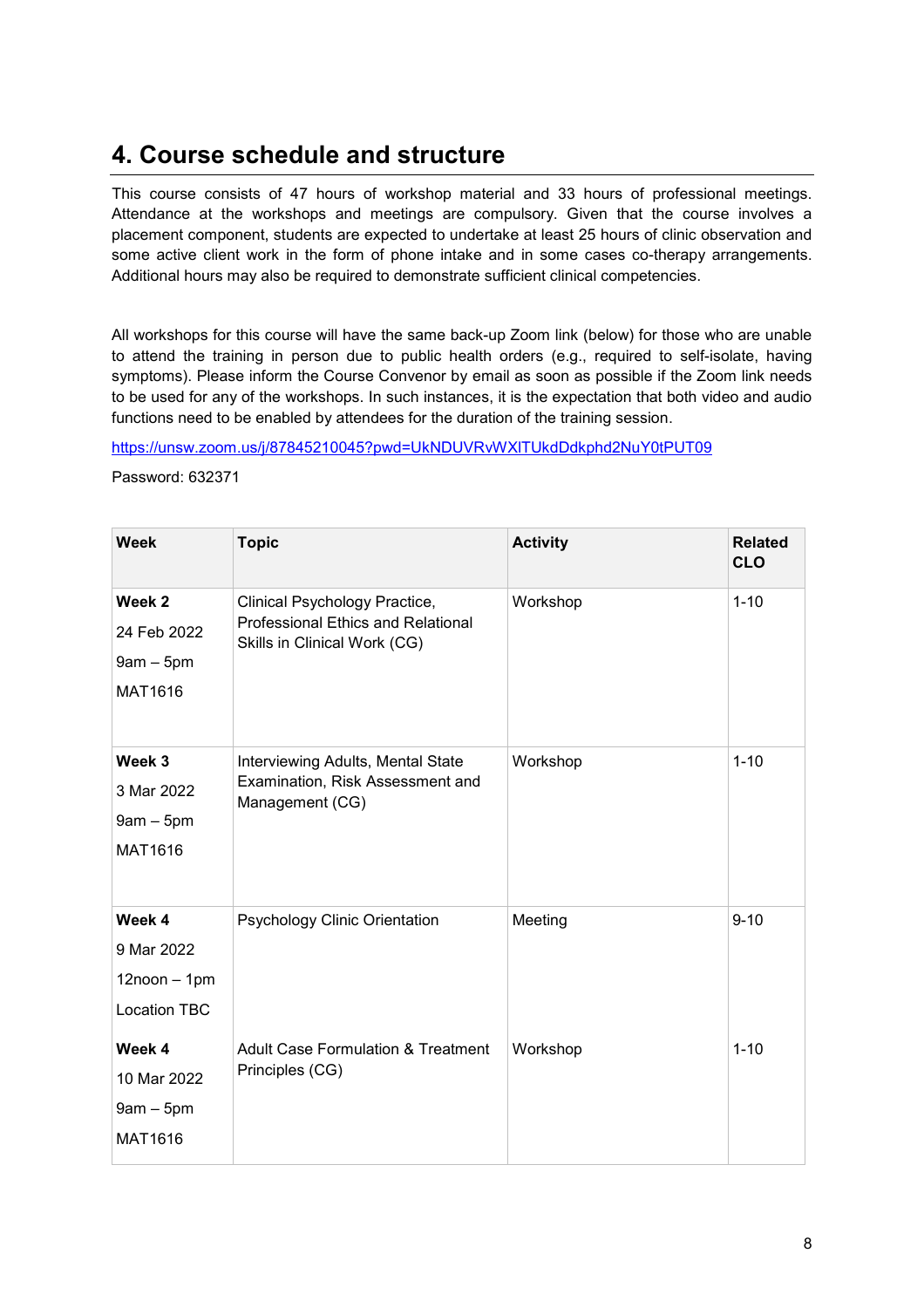| Week 5<br>17 Mar 2022<br>$9am - 5pm$<br>MAT1616                                           | Adult Therapy Principles in Clinical<br>Psychology Practice (CG)                                                                                                                                                                                   | Workshop                                        | $1 - 10$ |
|-------------------------------------------------------------------------------------------|----------------------------------------------------------------------------------------------------------------------------------------------------------------------------------------------------------------------------------------------------|-------------------------------------------------|----------|
| Week 6<br>24 Mar 2022<br>$9am - 5pm$<br><b>MAT228</b>                                     | <b>Child and Adolescent Assessment</b><br>(SV)                                                                                                                                                                                                     | Workshop                                        | $1 - 10$ |
| Week 7<br>31 Mar 2022<br>$9am - 5pm$<br>MAT1616                                           | Child and Adolescent Treatment (SV)                                                                                                                                                                                                                | Workshop                                        | $1 - 10$ |
| Week 8<br>7 Apr 2022<br>$10am - 4pm$<br>Pioneer<br>Theatre, AGSM                          | Mandatory Reporting and Child<br>Protection (LF)                                                                                                                                                                                                   | Workshop                                        | $6 - 10$ |
| <b>Every</b><br>Wednesday<br>Starting 9 Mar<br>2022<br>$2pm - 3pm$<br><b>Location TBC</b> | <b>Weekly PEP Meetings</b><br>Includes case presentations by 6th<br>Year trainees; training seminars on<br>writing progress notes, clinical<br>documentation, ISBAR handover<br>procedure, effective use of<br>supervision, interview skills, etc. | Meeting including<br>presentations and training | $1 - 10$ |
| <b>Every</b><br>Wednesday<br>Starting 9 Mar<br>2022<br>$3pm - 4pm$<br>Location TBC        | Weekly Neuro & Psychometric<br>Meetings<br>Includes case presentations by 6th<br>Year trainees; training seminars on<br>interview skills, test administration,<br>report writing, etc.                                                             | Meeting including<br>presentations and training | $1 - 10$ |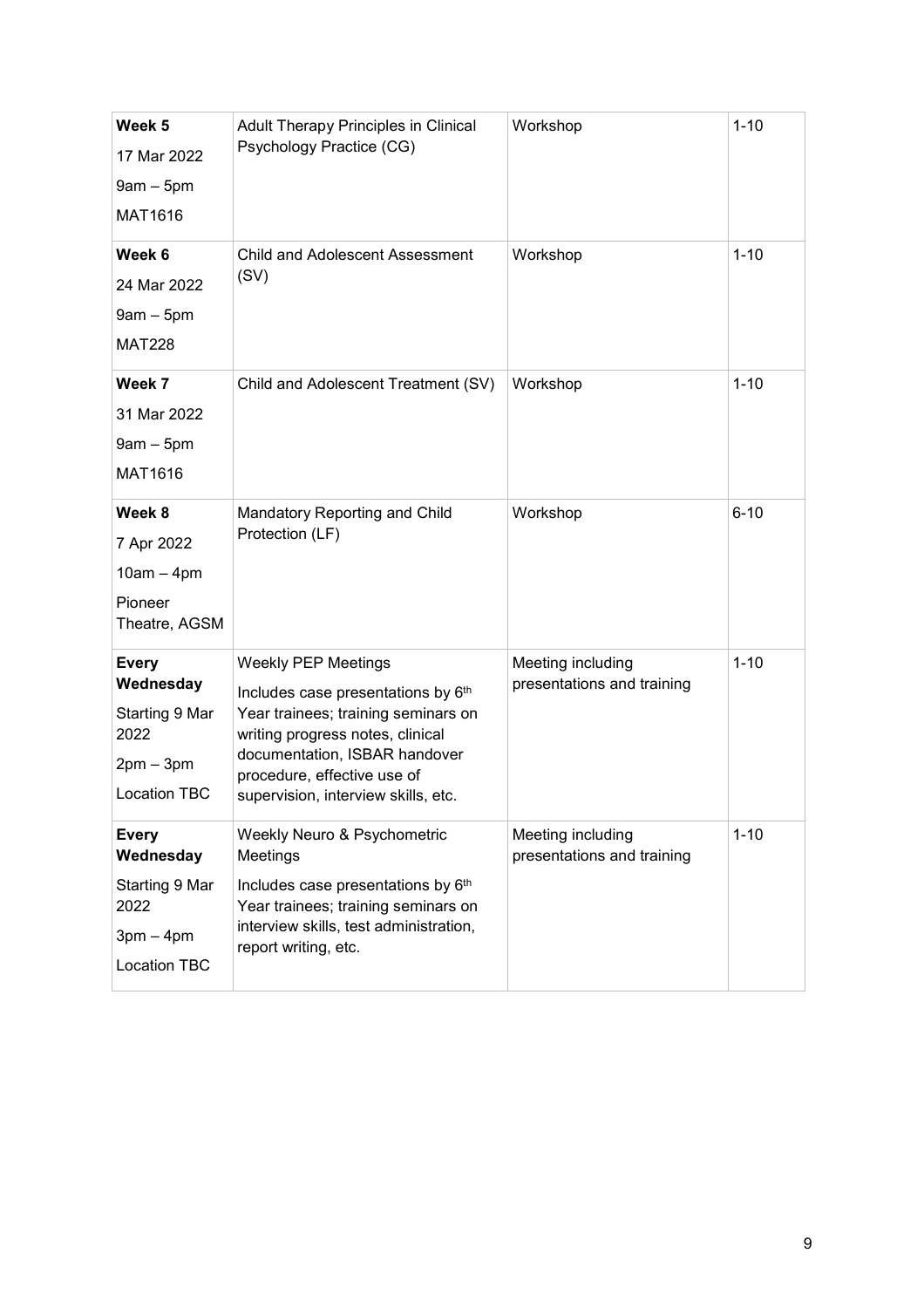## **5. Assessment**

### **5.1 Assessment tasks**

All assessments in this course have been designed and implemented in accordance with UNSW Assessment Policy.

| <b>Assessment task</b>                                       | Length                   | Weight | <b>Mark</b>                         | Due date                                                                                                                                                                                                                                                                           |
|--------------------------------------------------------------|--------------------------|--------|-------------------------------------|------------------------------------------------------------------------------------------------------------------------------------------------------------------------------------------------------------------------------------------------------------------------------------|
| <b>Assessment 1: Professional development</b><br>journal     | 500 words<br>per journal | N/A    | Satisfacto<br>ry/Unsatis<br>factory | 7 days after each workshop date via<br>Moodle Turnitin                                                                                                                                                                                                                             |
| Assessment 2: Role-play video                                | N/A                      | N/A    | Satisfacto<br>ry/Unsatis<br>factory | 11 April 2022 - submit a document<br>with details (date/time/room) of<br>recording session on Cotag via<br>Moodle Turnitin along with a<br>document of self-reflection write-up<br>and scans of all session paperwork<br>(not including clinician's own notes<br>taken in session) |
| <b>Assessment 3: Self-reflection</b>                         | 700 words                | N/A    | Satisfacto<br>ry/Unsatis<br>factory | 11 April 2022 - submit a document<br>with details (date/time/room) of<br>recording session on Cotag via<br>Moodle Turnitin along with a<br>document of self-reflection write-up<br>and scans of all session paperwork<br>(not including clinician's own notes<br>taken in session) |
| <b>Assessment 4: Risk aware modules</b>                      | N/A                      | N/A    | Satisfacto<br>ry/Unsatis<br>factory | By 22 April 2022 - upload completion<br>certificates for all modules on Moodle                                                                                                                                                                                                     |
| <b>Assessment 5: Clinic activities observation</b><br>period | N/A                      | N/A    | Satisfacto<br>ry/Unsatis<br>factory | By completion of Psychology Clinic<br>activities observation period on 20<br>May 2022                                                                                                                                                                                              |
| Assessment 6: Workshop and meeting<br>attendance             | N/A                      | N/A    | Satisfacto<br>ry/Unsatis<br>factory | N/A                                                                                                                                                                                                                                                                                |

**Assessment 1:** A 500-word professional development journal for each workshop summarising workshop content, reflections from workshop material and follow-up learning activities associated with workshop material*.* Due 7 days after each workshop.

**Assessment 2:** Preparation of video recording of extended role play via Psychology Clinic recording system (with a fellow-trainee, who role-plays a client) that includes an assessment interview, risk assessment, feedback of case formulation and brief discussion of treatment plan. Any client paperwork completed in the session (including formulation diagram and any other documents shared with client; excluding clinician's notes taken during the session) should be handed in as part of the assessment.

**Assessment 3:** Self-reflection write-up on recorded extended role play (500 words describing specific aspects of role play done well and areas that require improvement; additional 200 words addressing provisional and differential diagnoses considered based on the assessment).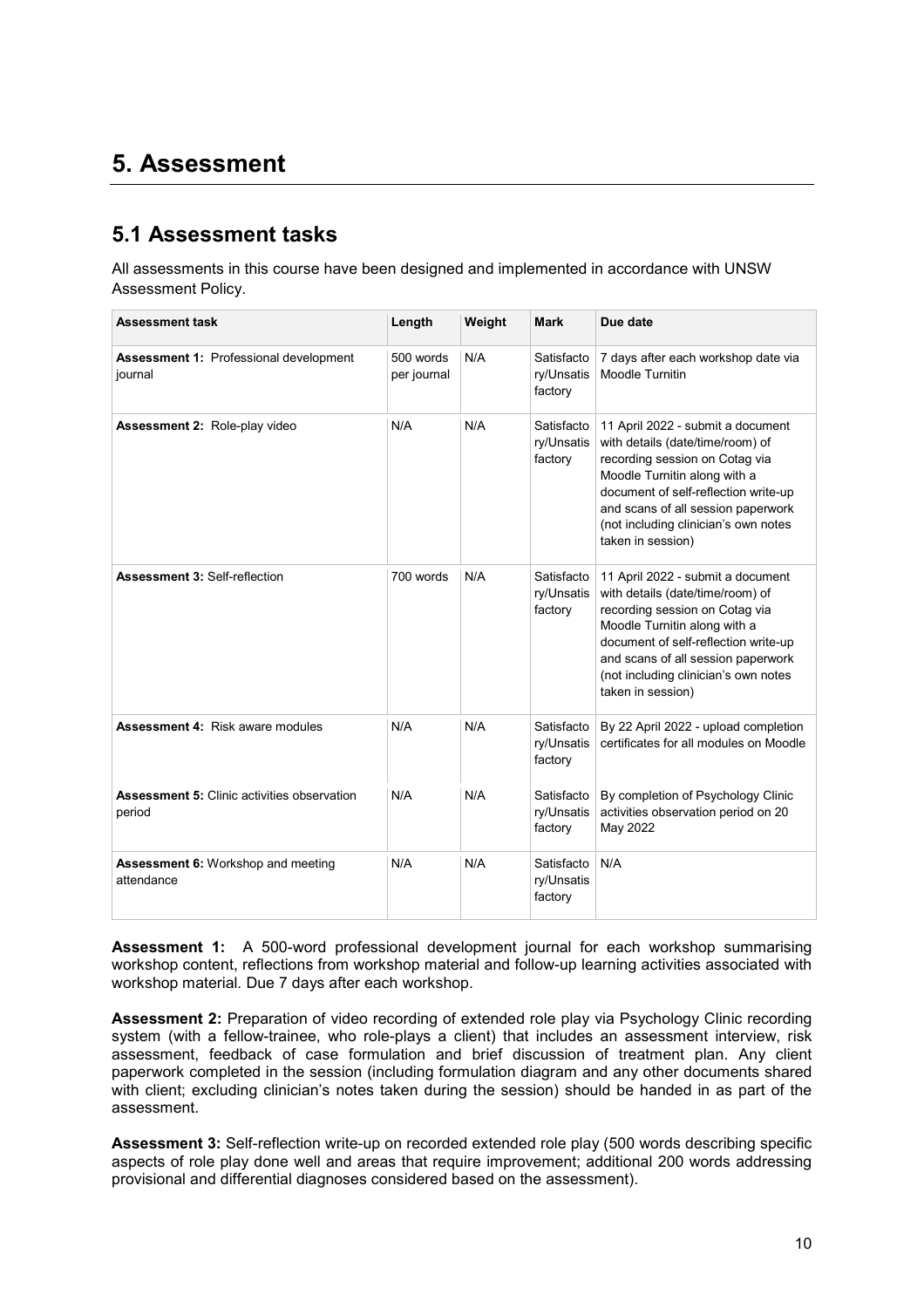**Assessment 4**: Completion of all modules on the online self-directed *Risk Aware* learning program, which increases trainee ability to identify and manage risk in the clinical placement context. Access details will be provided by the Course Convenor and Program Administrators.

**Assessment 5:** At the completion of PEP1 clinic activities observation period, all trainees must submit their observation logs via the UNSW [InPlace](https://placements.unsw.edu.au/) system:

- a) Completed Observation Checklist
- b) Therapy Observation Log
- c) Supervision Observation Log
- d) Intake Observation Log

**Assessment 6:** Students must attend 80% of workshops and meetings to ensure they are consistently working towards achieving the professional graduate competencies for specialised areas of practice required by the APAC Accreditation Standards. These Accreditation Standards are incorporated in Program and Course Learning Outcomes. Any absence must be accompanied by a medical certificate or other reason for absence. Additional self-study material and assessment tasks may be assigned by the Course Convenor to ensure that the trainee has covered any material missed as a result of being absent from workshops or meetings.

**All assessments in the course must be at a satisfactory level for a trainee to achieve a satisfactory grade for this course. A trainee whose grade awarded is unsatisfactory (i.e., the course is failed), none of the observation or client hours accrued during this course will be counted towards the final number of clinical hours required.**

**Should a trainee fail any course (including Professional and Ethical Practice), they will be permitted to re-enrol in that course at the discretion of the Program Director. Should the trainee fail the course the second time, the Program Director will recommend that their place in the program be terminated. That is, a student may only attempt each course twice as a maximum.**

**UNSW grading system:** <https://student.unsw.edu.au/grades>

**UNSW assessment policy:** <https://student.unsw.edu.au/assessment>

### **5.2 Assessment criteria and standards**

Further details and marking criteria for each assessment will be provided to students closer to the assessment release date (see 4.1: UNSW Assessment Design Procedure).

### **5.3 Submission of assessment tasks**

**Written assessments:** In accordance with UNSW Assessment Policy must be submitted online via Turnitin.

**Late penalties**: deduction of marks for late submissions will be in accordance with School policy (see: [Psychology Student Guide\)](https://moodle.telt.unsw.edu.au/course/view.php?id=63942).

**Special Consideration:** Students who are unable to complete an assessment task by the assigned due date can apply for special consideration. Students should also note that UNSW has a Fit to Sit/Submit rule for all assessments. If a student wishes to submit an application for special consideration for an exam or assessment, the application must be submitted prior to the start of the exam or before an assessment is submitted. If a student sits the exam/submits an assignment, they are declaring themselves well enough to do so and are unable to subsequently apply for special consideration. If a student becomes ill on the day of the exam, they must provide evidence dated within 24 hours of the exam, with their application.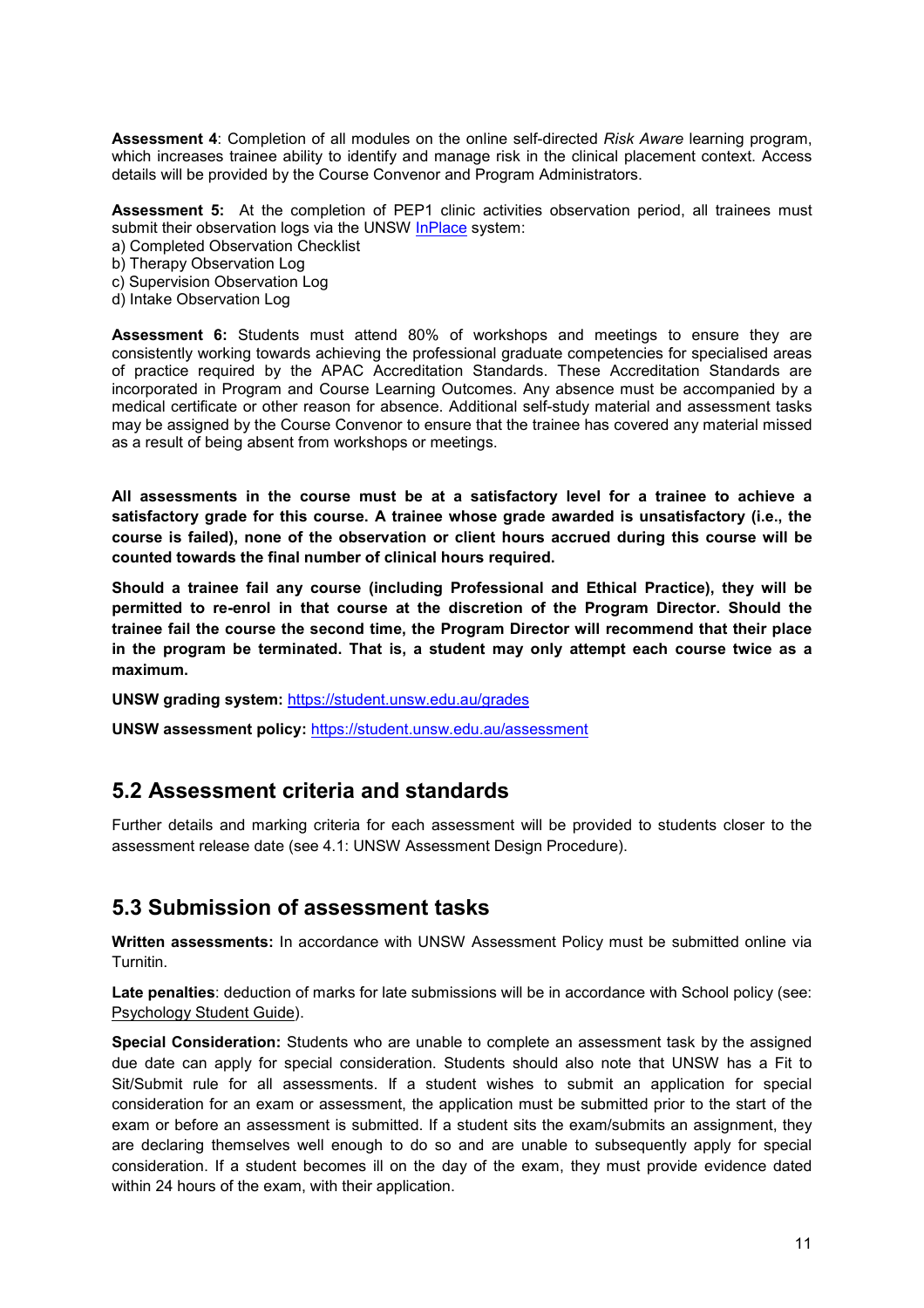Special consideration applications must be submitted to the online portal along with Third Party supporting documentation. Students who have experienced significant illness or misadventure during the assessment period may be eligible. Only circumstances deemed to be outside of the student's control are eligible for special consideration. Except in unusual circumstances, the duration of circumstances impacting academic work must be more than 3 consecutive days, or a total of 5 days within the teaching period. If the special consideration application is approved, students may be given an extended due date, or an alternative assessment/supplementary examination may be set. For more information see [https://student.unsw.edu.au/special-consideration.](https://student.unsw.edu.au/special-consideration)

**Alternative assessments**: will be subject to approval and implemented in accordance with UNSW Assessment Implementation Procedure.

### **5.4. Feedback on assessment**

| <b>Assessment</b>                  | When                                                            | Who                                    | Where     | How                                   |
|------------------------------------|-----------------------------------------------------------------|----------------------------------------|-----------|---------------------------------------|
| Professional development journal   | 10 working days<br>after submission                             | Workshop Presenters/<br>Clinical staff | On campus | Written or verbal<br>feedback         |
| Video role-play                    | Within 4 weeks of<br>submission                                 | Clinic<br>Supervisors                  | On campus | Verbally in<br>individual<br>sessions |
| Self-reflection                    | Within 4 weeks of<br>submission                                 | Clinic<br>Supervisors                  | On campus | Verbally in<br>individual<br>sessions |
| Risk aware modules                 | As each module is<br>completed                                  | <b>Within Risk Aware</b><br>Program    | Online    | <b>Within Risk</b><br>Aware Program   |
| Clinic observation activities      | By the completion of<br>Clinic activities<br>observation period | Clinic Director &/or<br>Supervisors    | On campus | At placement<br>review meetings       |
| Workshop and meeting<br>attendance | N/A                                                             | N/A                                    | N/A       | N/A                                   |

Feedback on all pieces of assessment in this course will be provided in accordance with UNSW Assessment Policy.

# **6. Academic integrity, referencing and plagiarism**

The APA ( $7<sup>th</sup>$  edition) referencing style is to be adopted in this course unless informed otherwise. Students should consult the publication manual itself (rather than third party interpretations of it) in order to properly adhere to APA style conventions. Students do not need to purchase a copy of the manual, it is available in the library or online. This resource is used by assessment markers and should be the only resource used by students to ensure they adopt this style appropriately:

#### **[APA 7th edition.](http://www.apastyle.org/manual/index.aspx)**

**Referencing** is a way of acknowledging the sources of information that you use to research your assignments. You need to provide a reference whenever you draw on someone else's words, ideas or research. Not referencing other people's work can constitute plagiarism.

Further information about referencing styles can be located at <https://student.unsw.edu.au/referencing>

**Academic integrity** is fundamental to success at university. Academic integrity can be defined as a commitment to six fundamental values in academic pursuits**:** honesty, trust, fairness, respect,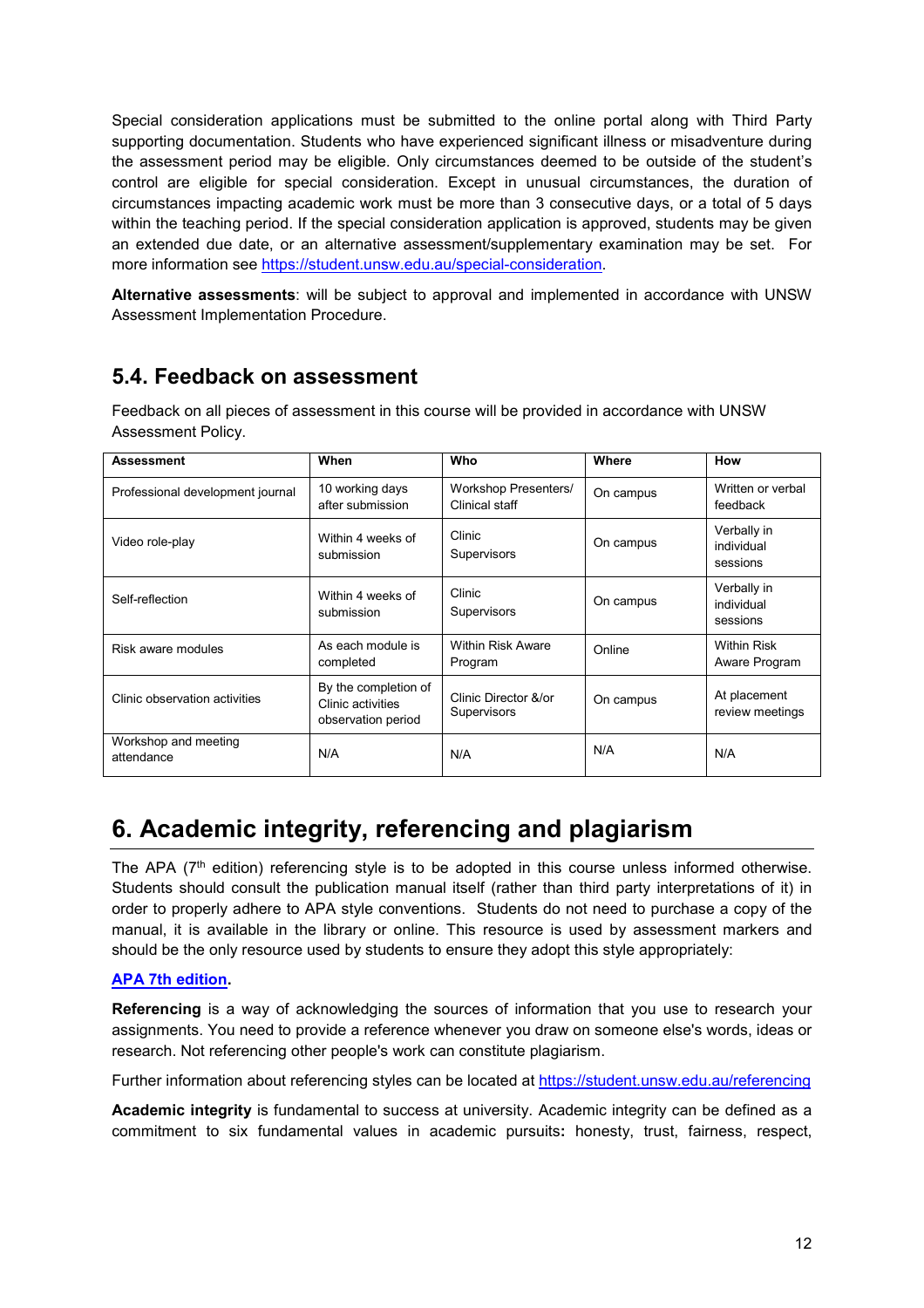responsibility and courage.*[1](#page-12-0)* At UNSW, this means that your work must be your own, and others' ideas should be appropriately acknowledged. If you don't follow these rules, plagiarism may be detected in your work.

Further information about academic integrity and **plagiarism** can be located at:

- The *Current Students* site <https://student.unsw.edu.au/plagiarism>*,* and
- The *ELISE* training site <http://subjectguides.library.unsw.edu.au/elise>

The *Conduct and Integrity Unit* provides further resources to assist you to understand your conduct obligations as a student: [https://student.unsw.edu.au/conduct.](https://student.unsw.edu.au/conduct)

## **7. Readings and resources**

| <b>Textbook</b>                   | No set text; please see the reading list provided by each lecturer |
|-----------------------------------|--------------------------------------------------------------------|
|                                   | or supervisor                                                      |
| <b>Course information</b>         | Available on Moodle                                                |
| <b>Required readings</b>          | School of Psychology Student Guide.                                |
| <b>Recommended internet sites</b> | <b>UNSW Library</b>                                                |
|                                   | <b>UNSW Learning centre</b>                                        |
|                                   | <b>ELISE</b>                                                       |
|                                   | <b>Turnitin</b>                                                    |
|                                   | <b>Student Code of Conduct</b>                                     |
|                                   | Policy concerning academic honesty                                 |
|                                   | <b>Email policy</b>                                                |
|                                   | <b>UNSW Anti-racism policy</b>                                     |
|                                   | <b>UNSW Equity, Diversity and Inclusion policy</b>                 |

## **8. Administrative matters**

The [School of Psychology Student Guide](https://www.psy.unsw.edu.au/current-students/student-guide) contains School policies and procedures relevant for all students enrolled in undergraduate or Masters psychology courses, such as:

- Attendance requirements
- Assignment submissions and returns
- Assessments
- Special consideration
- Student code of conduct
- Student complaints and grievances
- Equitable Learning services
- Health and safety

j

<span id="page-12-0"></span><sup>&</sup>lt;sup>1</sup> International Center for Academic Integrity, 'The Fundamental Values of Academic Integrity', T. Fishman (ed), Clemson University, 2013.